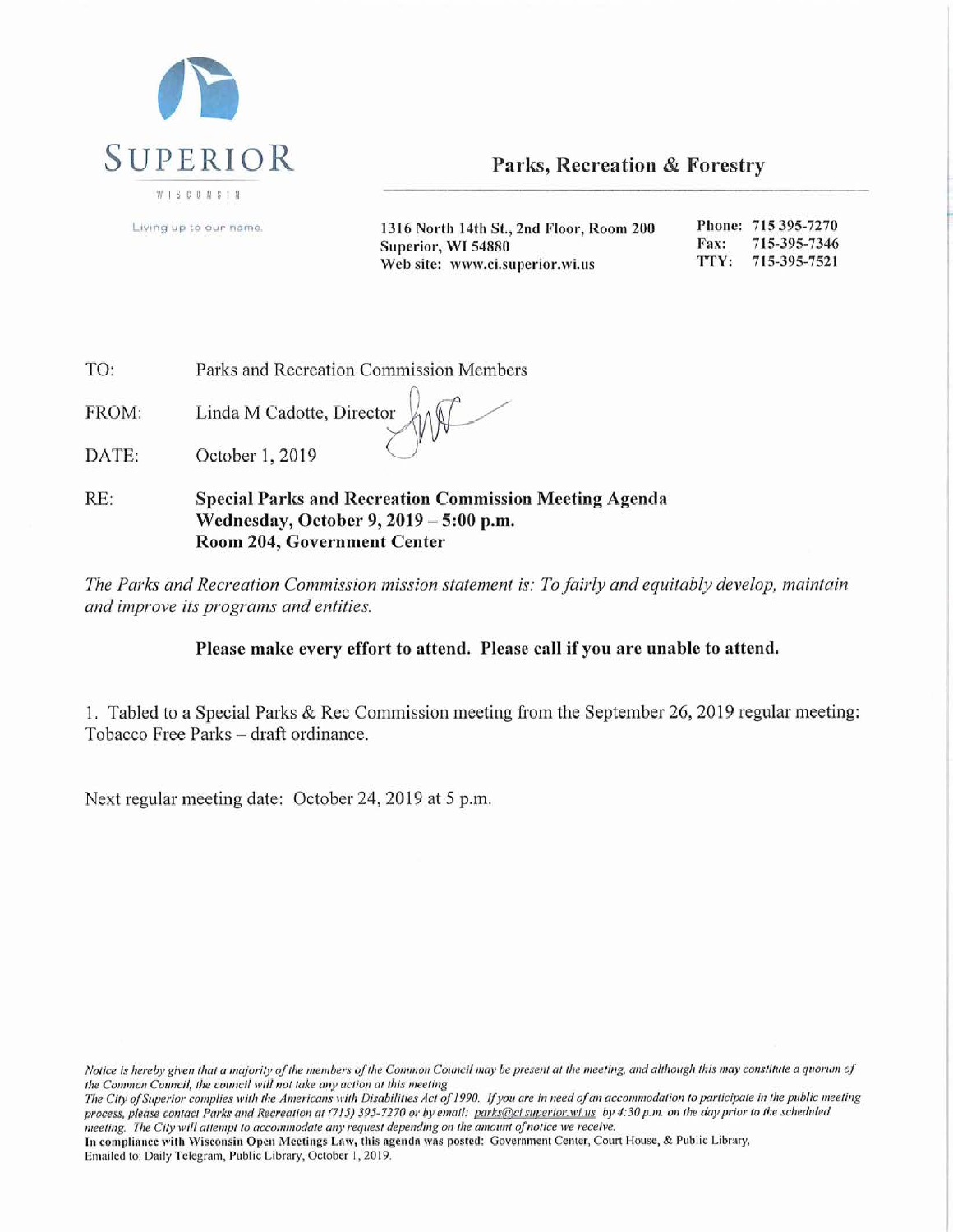### **ORDINANCE #O10-3741**

### **AN ORDINANCE INTRODUCED BY THE LICENSE AND FEES COMMITTEE AMENDING THE CITY CODE BY REPEALING AND RECREATING CHAPTER 86, SECTION 16, SMOKING PROHIBITED**

The Common Council of the City of Superior, Wisconsin, does ordain as follows:

SECTION 1. Chapter 86, Section 86-16 of the City Code of Ordinances are hereby amended to read as follows:

#### **Sec. 86-16 Smoking prohibited.**

 (a)The following provisions of chapter 101.123 of the Wisconsin Statues as amended by 2009 Wisconsin Act 12 relating to the prohibition of smoking in various enclosed places are hereby adopted and made part of this Code by reference.

#### (b) *Definitions*

*Assisted living facility* means a community based residential facility, as defined in s. 50.01 (1g), a residential care apartment complex, as defined in s. 50.01 (1d), or an adult family home, as defined in s. 50.01 (1) (b).

*Child care center* has the meaning given in s. 49.136 (1) (ad).

*Correctional facility* means any of the following:

 A state prison, as defined or named in s. 302.01, except a correctional institution under s. 301.046 (1) or 301.048 (4) (b) if the institution is the prisoner's place of residence and no one is employed there to ensure the prisoner's incarceration.

 A juvenile detention facility, as defined in s. 938.02 (10r), or a juvenile correctional facility, as defined in s. 938.02 (10p), except a juvenile correctional facility authorized under s. 938.533 (3) (b), 938.538 (4) (b), or 938.539 (5) if the facility is a private residence in which the juvenile is placed and no one is employed there to ensure that the juvenile remains in custody.

 A jail, as defined in s. 165.85 (2) (bg), a Huber facility under s. 303.09, a work camp under s. 303.10, a reforestation camp under s. 303.07, or a lockup facility under s. 302.30.

*Educational facility* means any building used principally for educational purposes in which a school is located or a course of instruction or training program is offered that has been approved or licensed by a state agency or board.

 Notwithstanding s. 101.01 (5), *employment* means any trade, occupation, or process of manufacture or any method of carrying on such trade, occupation, or process of manufacture in which any person may be engaged.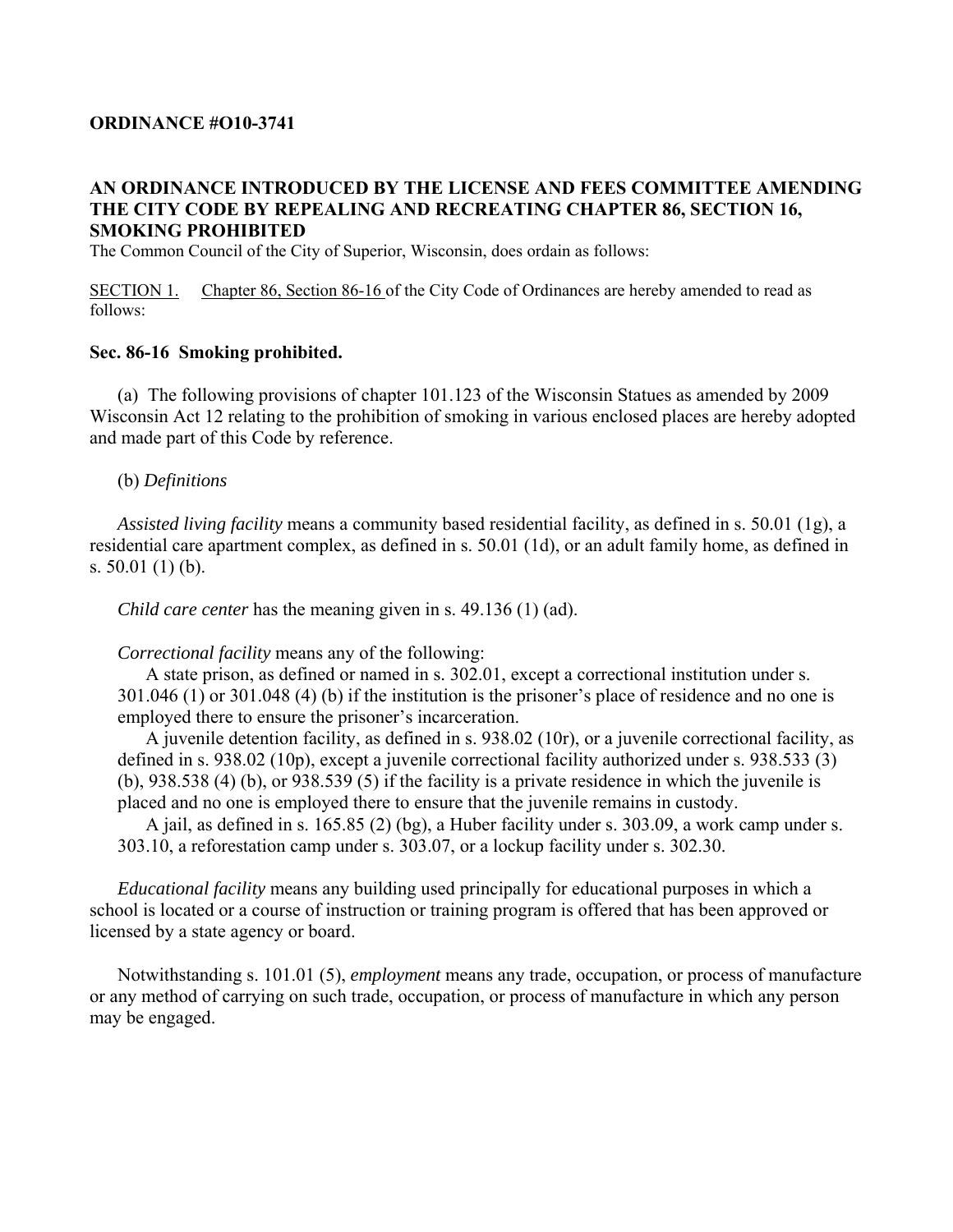*Enclosed place* means all space between a floor and ceiling that is bounded by walls, doors, or windows, whether open or closed, covering more than 50 percent of the combined surface area of the vertical planes constituting the perimeter of the area. A wall includes any retractable divider, garage door, or other physical barrier, whether temporary or permanent. A 0.011 gauge screen with an 18 by 16 mesh count is not a wall.

*Inpatient health care facility* means a hospital, as defined in s. 50.33 (2), a county home established under s. 49.70, a county infirmary established under s. 49.72, a nursing home, as defined in s. 50.01 (3), a hospice, as defined in s. 50.90 (1), a Wisconsin veterans home under s. 45.50, or a treatment facility.

*Lodging establishment* means any of the following: A bed and breakfast establishment, as defined in s. 254.61 A hotel, as defined in s. 254.61 (3). A tourist rooming house, as defined in s. 254.61 (6).

*Person in charge* means the person, or his or her agent, who ultimately controls, governs or directs the activities aboard a public conveyance or at a location where smoking is prohibited or regulated under this section.

 Notwithstanding s. 101.01 (11), *place of employment* means any enclosed place that employees normally frequent during the course of employment, including an office, a work area, an elevator, an employee lounge, a restroom, a conference room, a meeting room, a classroom, a hallway, a stairway, a lobby, a common area, a vehicle, or an employee cafeteria.

*Private club* means a facility used by an organization that limits its membership and is organized for a recreational, fraternal, social, patriotic, political, benevolent, or athletic purpose.

*Public conveyance* means a mass transit vehicle as defined in s. 340.01 (28m), a school bus as defined in s. 340.01 (56), or any other device by which persons are transported, for hire, on a highway or by rail, water, air, or guidewire within this state, but does not include such a device while providing transportation in interstate commerce.

*Public place* means any enclosed place that is open to the public, regardless of whether a fee is charged or a place to which the public has lawful access or may be invited.

*Restaurant means* an establishment as defined in s. 254.61 (5).

*Retail establishment* means any store or shop in which retail sales is the principal business conducted.

*Retail tobacco store* means a retail establishment that does not have a Class B" intoxicating liquor license or a Class "B" fermented malt beverages license and that generates 75 percent or more of its gross annual income from the retail sale of tobacco products and accessories.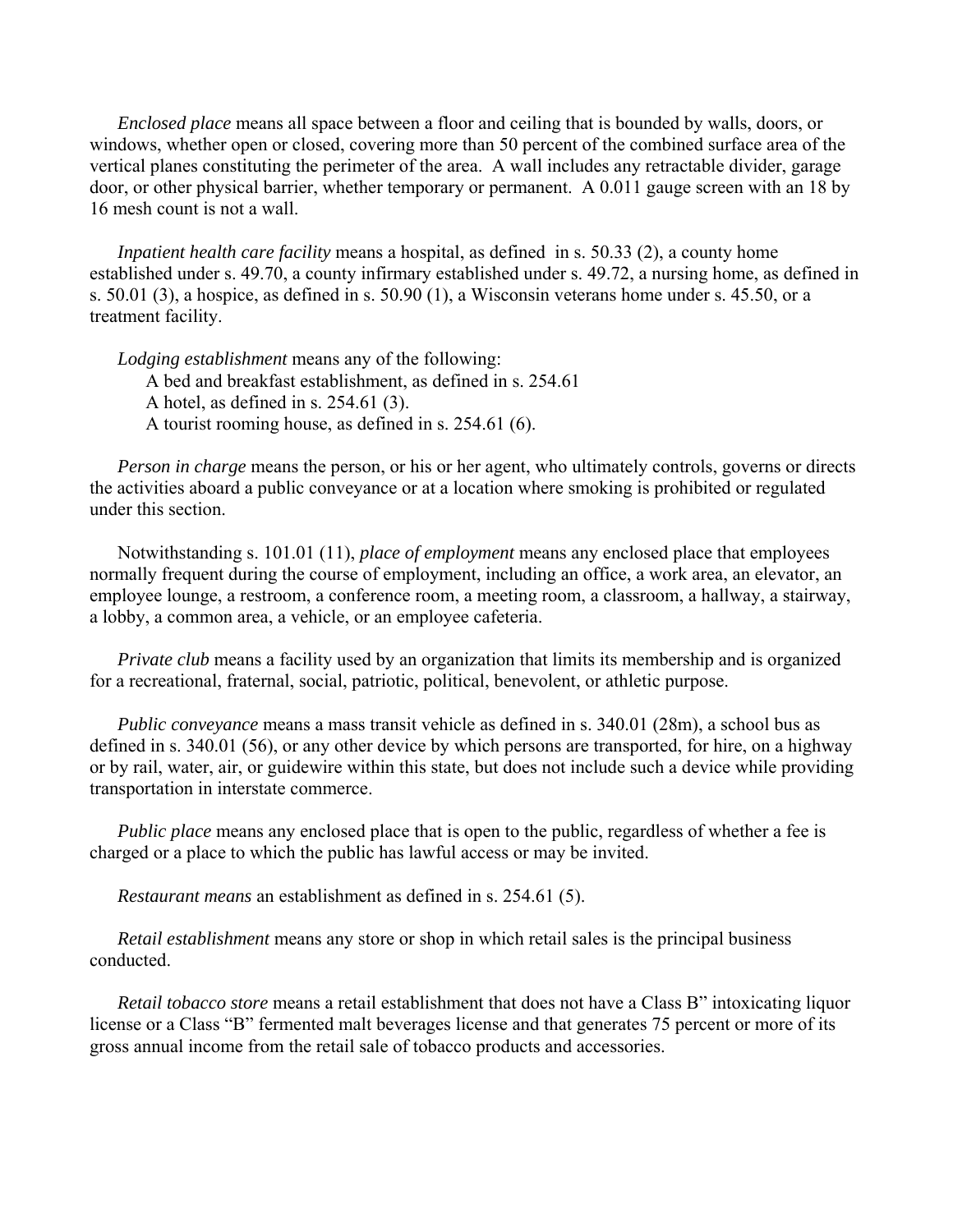*Smoking* means burning or holding, or inhaling or exhaling smoke from, any of the following items containing tobacco:

 A lighted cigar. A lighted cigarette. A lighted pipe. Any other lighted smoking equipment. *E-cigarette, e-cigar, e-pipe, e-hookah, or vape pen.* 

*Sports arena* means any stadium, pavilion, gymnasium, swimming pool, skating rink, bowling center, or other building where spectator sporting events are held.

*State institution* means a mental health institute, as defined in s. 51.01 (12), a center for the developmentally disabled, as defined in s. 51.01 (3), or a secure mental health facility at which persons are committed under s. 980.06.

*Tavern* means an establishment, other than a restaurant, that holds a "Class B" intoxicating liquor license or Class "B" fermented malt beverages license.

*Tobacco bar* means a tavern that generates 15 percent or more of its annual gross income from the sale on the tavern premises, other than from a vending machine, of cigars and tobacco for pipes.

*Tobacco product* means any form of tobacco prepared in a manner suitable for smoking but not including a cigarette.

*Treatment facility* means a publicly or privately operated inpatient facility that provides treatment of alcoholic, drug dependent, mentally ill, or developmentally disabled persons.

*Type 1 juvenile correctional facility* has the meaning given in s. 938.02 (19).

#### (c) *Prohibition against smoking*

 (1) Except as provided in sub (e), no person may smoke in any of the following enclosed places: Residence halls or dormitories owned or operated by a college or university. Child care centers. Educational facilities. Inpatient health care facilities. Theaters. Correctional facilities. State institutions. Restaurants. Taverns. Private clubs. Retail establishments. Common areas of multiple unit residential properties. Lodging establishments. State, county, city, village, or town buildings.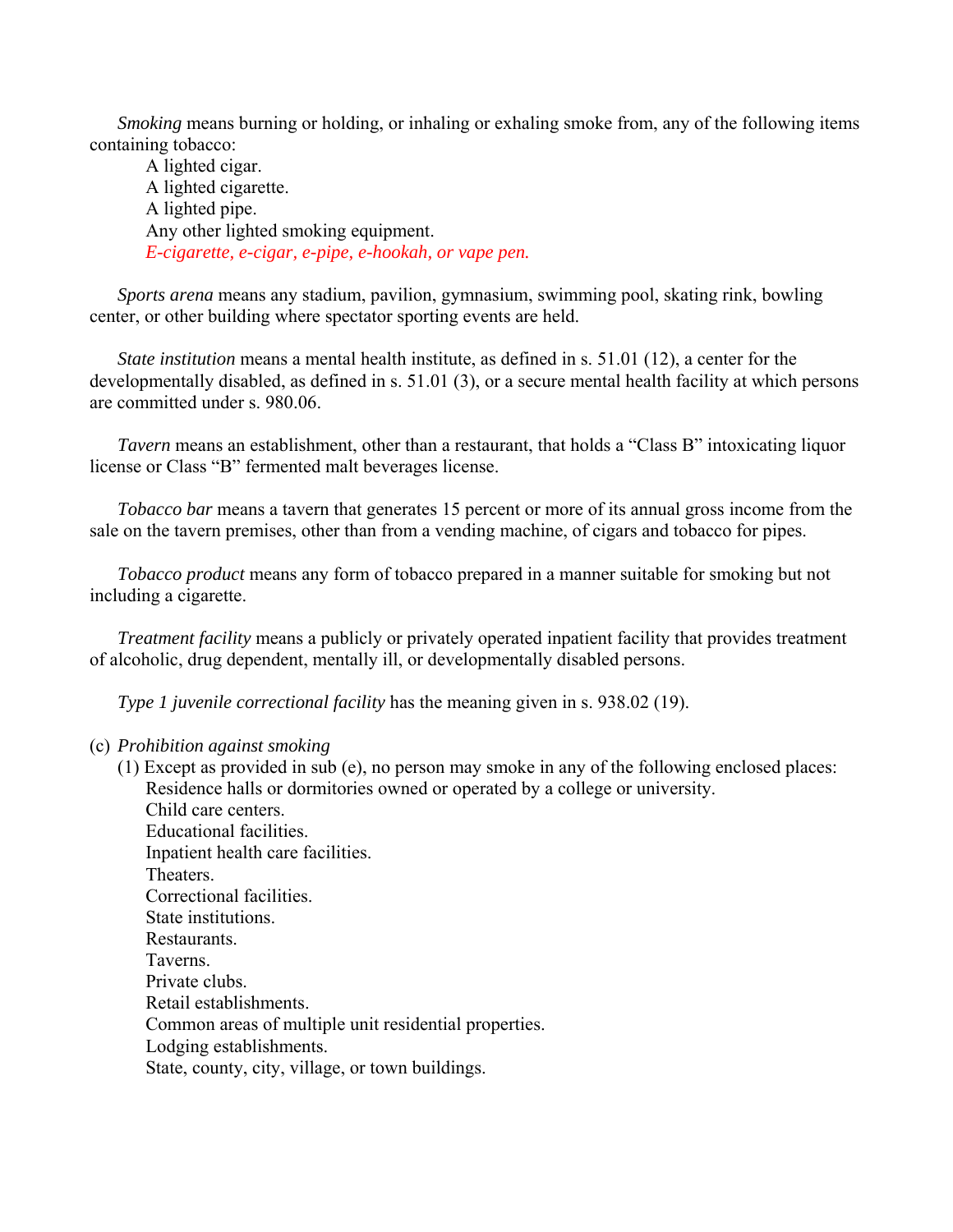(2) No person may smoke at any of the following outdoor locations:

 Anywhere on the premises of a child care center when children who are receiving child care services are present.

Anywhere on the grounds of a Type 1 juvenile correctional facility.

 A location that is 25 feet or less from a residence hall or dormitory that is owned or operated by the Board of Regents of the University of Wisconsin System.

 *Parks, trails, and outdoor recreational areas. Any festival or event permitted by the City.* 

(3) No person may smoke in any of the following:

 A sports arena. A bus shelter. A public conveyance.

### (d) *Responsibility of Persons in Charge*

 (1) No person in charge may allow any person to smoke in violation of sub. (c) at a location that is under the control or direction of the person in charge.

 (2) A person in charge may not provide matches, ashtrays, or other equipment for smoking at the location where smoking is prohibited

 (3) A person in charge shall make reasonable efforts to prohibit persons from smoking at a location where smoking is prohibited by doing all of the following:

 a. Posting signs setting forth the prohibition and providing other appropriate notification and information concerning the prohibition.

b. Refusing to serve a person, if the person is smoking in a restaurant, tavern, or private club.

 c. Asking a person who is smoking to refrain from smoking and, if the person refuses to do so, asking the person to leave the location.

(4) If a person refuses to leave a location after being requested to do so as provided in par.  $(3)(c)$ , the person in charge shall immediately notify an appropriate law enforcement agency of the violation.

 (5) A person in charge may take measures in addition to those listed in pars. (2) and (3) to prevent persons from being exposed to others who are smoking or to further ensure compliance with this section.

(e) *Exceptions* The prohibition against smoking in sub. (c) does not apply to the following:

 *It shall not be a violation of this policy for a person to possess or provide tobacco or tobacco‐related devices to any other person as part of an indigenous practice or a lawfully recognized religious, spiritual, or cultural ceremony or practice*

A private residence.

A room used by only one person in an assisted living facility as his or her residence.

 A room in an assisted living facility in which 2 or more persons reside if every person who lives in that room smokes and each of those persons has made a written request to the person in charge of the assisted living facility to be placed in a room where smoking is allowed.

 A retail tobacco store that is in existence on June 3, 2009, and in which only the smoking of cigars and pipes is allowed.

 A tobacco bar that is in existence on June 3, 2009, and in which only the smoking of cigars and pipes is allowed.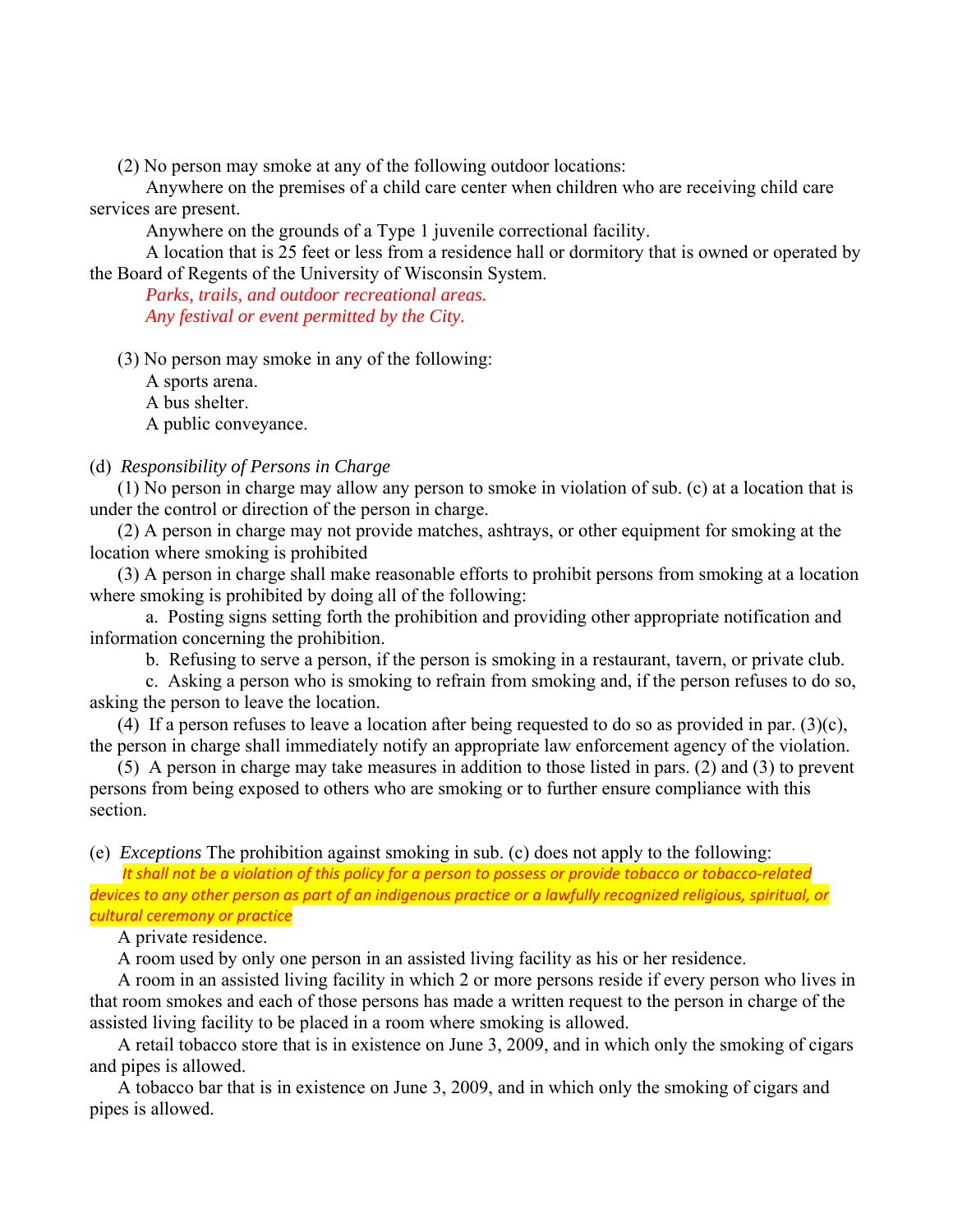During city permitted events or pavilion park rental, with prior approval from the Parks & Recreation director, a smoking area, no larger than 20'x20', can be created with snow fence, and signed 'smoking area.'

 Any permanent designated smoking area. Current places with approved smoking areas: -Billings Park Civic Center

## (f) *Penalties*

 (1) Any person who violates sub. (c) shall be subject to a forfeiture of not less than \$100 nor more than \$250 \$500 for each violation, exclusive or court costs.

 (2) Except as provided in par (3) or (4), any person in charge who violates sub. (d) (1) to (5) shall be subject to a forfeiture of \$100 for each violation, exclusive of court costs.

 (3) For violations subject to the forfeiture under par. (2), if the person in charge has not previously received a warning notice for a violation of sub. (d) (1) to (5), the law enforcement officer shall issue the person in charge a warning notice and may not issue a citation.

 (4) No person in charge may be required under par. (2) to forfeit more than \$100,*\$500* exclusive of court costs, in total for all violations of sub. (d) (1) to (5) occurring on a single day.

(g) *Injunction* Notwithstanding s. 165.60, state or local officials or any affected party may institute an action in any court with jurisdiction to enjoin repeated violations of this section.

SECTION 2. All ordinances and parts of ordinances in conflict herewith are hereby repealed.

SECTION 3. If any section, subsection, sentence, clause or phrase of this ordinance is for any reason held to be invalid, unconstitutional by reason of any decision of any court of competent jurisdiction, such decision shall not affect the validity of any other section, subsection, sentence or clause or phrase or portion thereof.

SECTION 4. This ordinance shall take effect and be in force from and after its passage and publication, as provided by law.

Passed and adopted this

Attest:

Mayor

City Clerk